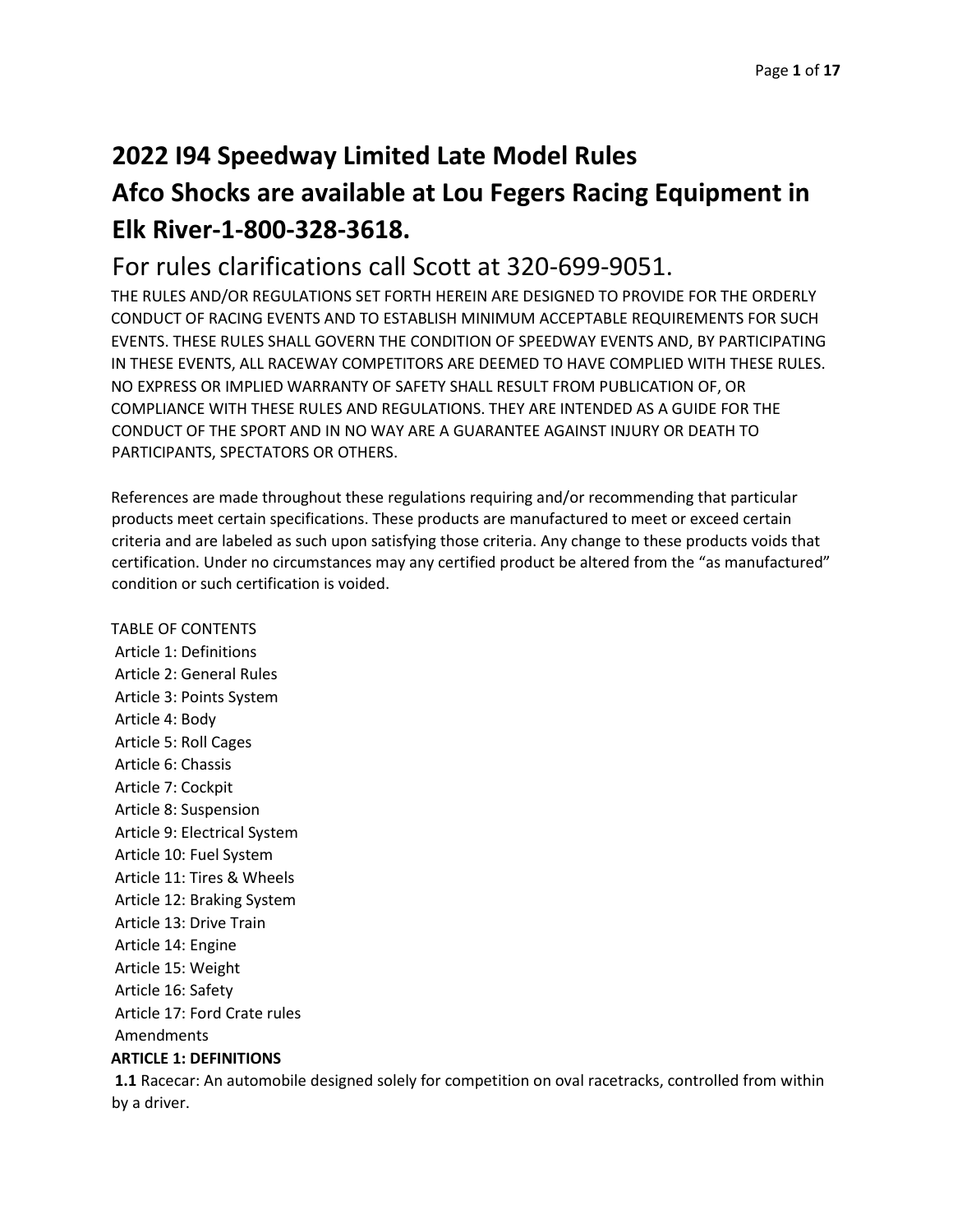**1.2** Automobile: A vehicle which carries its own motor and operates on four non-aligned complete wheels, of which two are used for steering and two for propulsion.

**1.3** Vehicle: A man-made locomotive device propelled by constantly taking real support on the earth's surface whereas the propulsion and steering are under the control of a driver aboard the vehicle.

**1.4** Driver: The person controlling the operation of the racecar. The driver is expected to understand how to operate the mechanisms which control the speed, direction and braking of the racecar.

**1.5** Participant: A person directly involved in the mechanical operation and/or management of a racecar, including, but not limited to, drivers, crew members, racecar owners, sponsors and their family members.

**1.6** Event: A sanctioned competition between two or more drivers and their racecars. An event shall consist of practice (hot laps) and actual racing contests.

**1.7** Official: An official shall be any person participating in the exercise of authority for enforcing or interpreting these rules. The official may also make judgments concerning the conduct of participants and declare penalties for breaches of these rules, as well as perform technical inspections on any racecar. The combination of officials may vary from week to week and from one racetrack to another. **1.8** Promoter: An entrepreneur who oversees the operations of the racetrack, either as a tenant or owner of the facility. Furthermore, the promoter is the person responsible for the implementation of rules, hiring staff and financial compensation to participants.

**1.9** Cockpit: The volume of the racecar which accommodates the driver.

**1.10** OEM: An original equipment manufacturer (OEM) manufactures products or components that are purchased by another company and retailed under that purchasing company's brand name. OEM refers to the company that originally manufactured the product. OEM replacement parts are those which have been manufactured by another company to the same specifications as the OEM parts.

**1.11** EIRI: Except in rare instances.

#### **ARTICLE 2: GENERAL RULES**

**2.1** All participants are subject to the rules of the I94 Speedway Limited Late Models and are expected to know the rules.

**2.2** Approval of any racecar by an I94 Speedway official shall mean that the racecar is approved for participation in the event and shall not be construed in any way to mean that the inspected vehicle is guaranteed to be mechanically sound or safe. Be it further declared that officials shall not be liable for any mechanical failure, nor for any losses, injuries or death resulting from the same.

#### **2.3 Conduct:**

**2.3.1** Participants will conduct themselves as professionals. Any unsportsmanlike conduct by a participant shall be grounds for disqualification and/or fine. This will be strictly enforced.

**2.3.2** Drivers are responsible for the conduct and actions of their car owners, crew members, sponsors and family members.

**2.3.3** Absolutely no alcoholic beverage or other illegal chemical substance may be consumed by a driver prior to, or during, an event. The duration of the event shall also include all support class events run as a part of the overall program. The use, sale or distribution of illegal drugs at any time shall be cause for immediate and indefinite suspension.

**2.3.4** Any participant who defies or violates the intent or spirit of the I94 Limited Late Model rules shall be considered to have engaged in unsportsmanlike conduct and shall be dealt with accordingly and swiftly by track officials.

**2.4** All drivers must be at least sixteen (16) years of age (proof of age required). Drivers under eighteen (18) years of age are required to have a signed Parental Consent Form. The Parental Consent Form must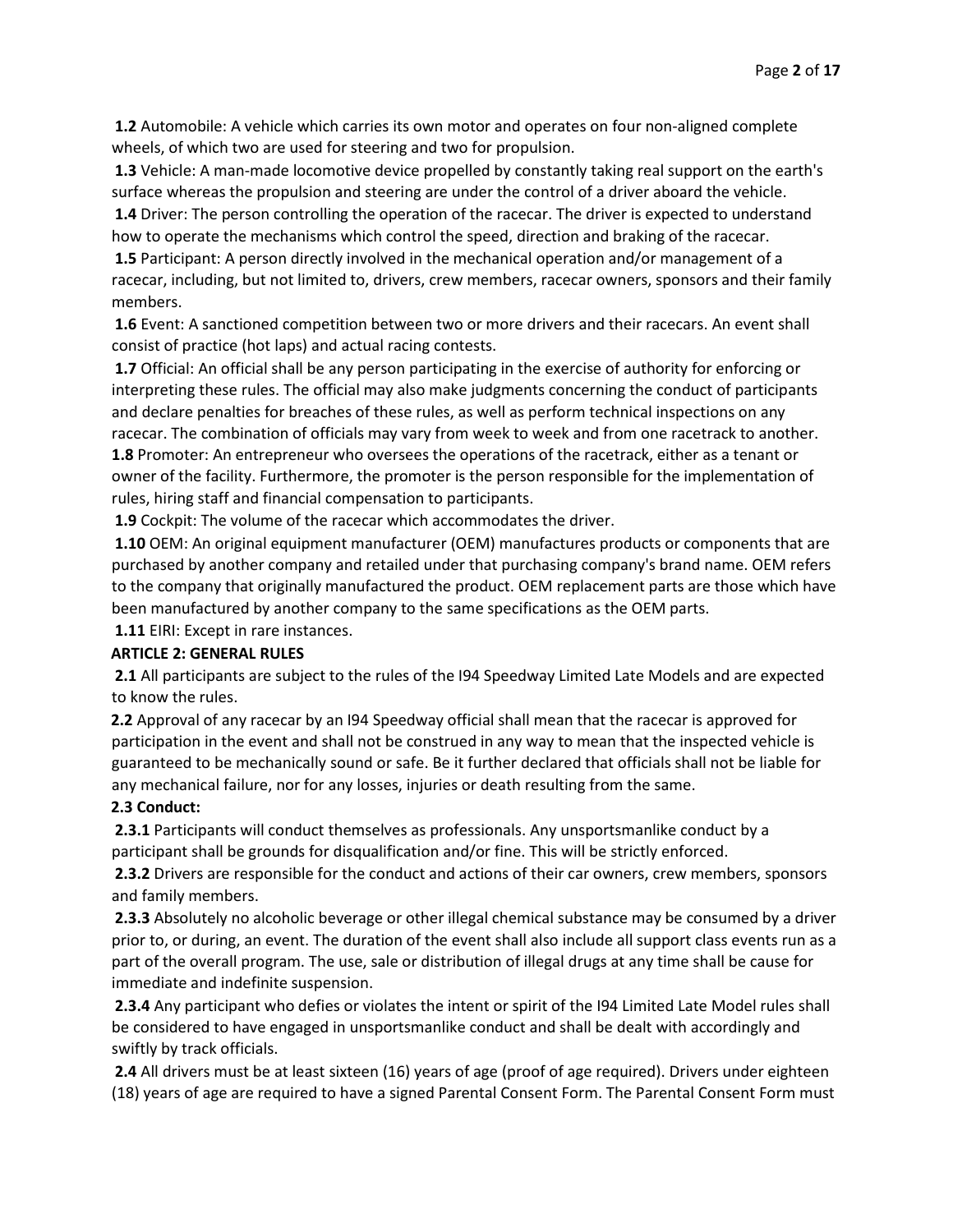be signed by a parent or legal guardian, and must be received by an I94 Official prior to participation of the driver in any event.

**2.5** I94 Speedway may require any driver to undergo a physical examination by a licensed health care provider prior to being allowed to participate in any event.

**2.6** No equipment or racecar will be considered as having been approved by reason of having passed through inspection unobserved.

**2.7** All racecars must be able to join the race lineup on demand and unassisted or must go to the rear of the lineup for the start of the race.

**2.8** I94 Speedway reserves the right to add to, delete, supersede or modify any rule, exhibit or drawing that the Speedway deems necessary for the conduct of events and/or safety of participants. All amendments are effective on the date of publication by I94 Speedway regardless of when a person subject to the rules receives actual notice of the amendment.

**2.9** Every driver must inspect the racing surface and the track area to learn of any obstructions or other defects which, in the driver's opinion, presents an unsafe condition for competition. The driver shall report any unsafe condition in writing to an official. Any driver that competes in an event is considered to have inspected the track surface and surrounding perimeter to determine that all conditions are satisfactory. If the driver does not feel that the conditions are satisfactory, the driver should not compete in the event. The driver further acknowledges that he or she is aware that auto racing involves risk, and that by competing in an event, the driver assumes these risks with full awareness and responsibility.

**2.10** All drivers are responsible for registering their racecar for each event in order to ensure their respective starting position in each event.

**2.11** I94 Speedway reserves the right to refuse to accept the entry of any racecar or participant. Furthermore, I94 Speedway reserves the right to revoke or cancel any entry, or any participants claimed right to be on the racetrack's premises, if it is determined that a participant's presence or conduct is not in the best interest of the sport of auto racing, other participants, spectators, track management and/or employees of the track.

**2.12** Raceceivers and Transponders are mandatory at I94 Speedway. Transponders are available for rent at the track.

**2.13** No computers allowed on the racecar, including, but not limited to, electronic traction control devices. Any driver found to be using traction control will be subject to a minimum fine of five thousand dollars (\$5,000) and up to a lifetime suspension from all events.

#### **2.14 Technical Inspections:**

**2.14.1** For all classes at all events, the top five (5) finishers in the heat and main event and any other racecars as instructed by officials, are required to report to a designated area after the completion of the heat and main event where mandatory and varied post-race technical inspections will be required to take place.

**2.15.2** At the discretion of the official(s) overseeing an event, any participant may be disqualified by the official(s) for violation of any rule and/or equipment or action(s) deemed to be hazardous to other participants or officials.

**2.15.3** All racecars are subject to inspection by an official at any time. Any driver whom refuses to allow any inspection by an official, or terminates an inspection in progress, shall be subject to a fine of Five hundred dollars (\$500), loss of all points earned to-date for the current season and forfeiture of all cash and/or awards earned at the event.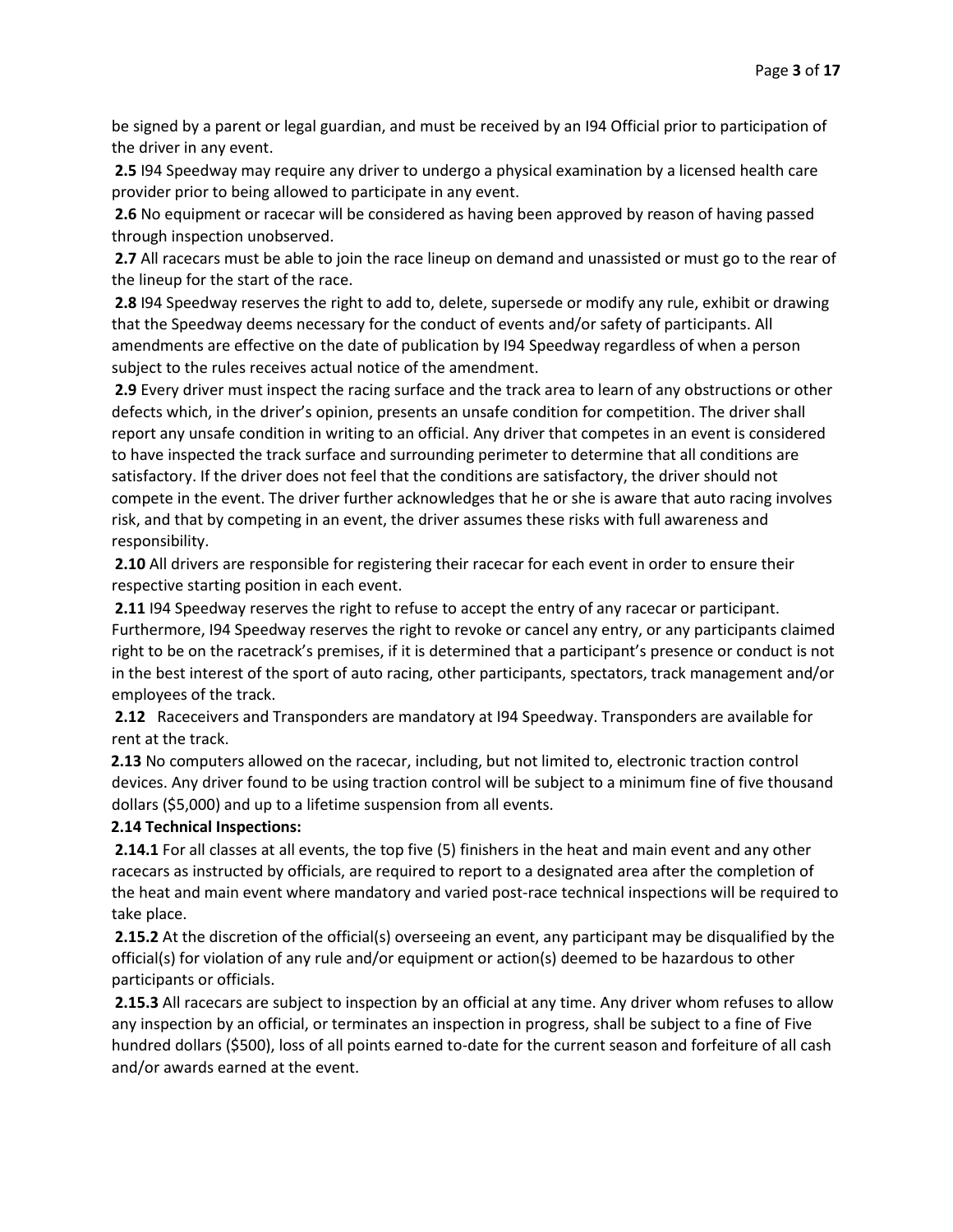**2.15.4** Any illegal part discovered through inspection any time after the driver signs in to compete in that event can be confiscated by an official and forfeited by the driver. For first infraction, driver discovered to be using illegal parts of any kind shall be subject to a fine of up to Five dollars (\$500), loss of all points for the night and forfeiture of all cash and/or awards earned for the night. For second infraction, driver shall be subject to a fine of up to one thousand dollars (\$1,000), loss of all points earned for 2 nights and forfeiture of all cash and/or awards earned for the night. Confiscated parts will be sent to manufacturer for inspection. Failure by the driver to surrender any illegal part for confiscation shall result in a separate penalty, in addition to other applicable penalties under this rule.

**2.15.5** All measurements must be made while the racecar is stationary on a flat horizontal surface.

## **ARTICLE 3: POINTS SYSTEM**

**3.1** Drivers competing in an event are eligible to earn track points at the racetrack.

**3.2** Track points will be awarded to each driver in the races as follows:

## **General**

Points go to the driver. The driver will receive feature points only, or B-feature points if unable to qualify for the feature. All drivers that fail to start or qualify for the main event are awarded 45 points. If you do not compete in a heat or B feature you will not receive the 45 points.

## **Heat Races**

No points for heat races

## **Consolation Races**

All drivers who fail to qualify for the feature event will receive 45 points.

## **Feature Races**

Pos. Points

| 1st 100 7th 78         | 13th 66 | 19th 54     |
|------------------------|---------|-------------|
| 2nd 95 8th 76          | 14th 64 | 20th 52     |
| 3rd 91 9th 74          | 15th 62 | 21st 51     |
| 4th 87 10th 72 16th 60 |         | 22nd 50     |
| 5th 84 11th 70 17th 58 |         | 23rd 49 6th |
|                        |         |             |

81 12th 68 18th 56 24th 48

If starting more than 24 cars: 25th: 47 pts, 26th: 46 pts, 27th Back: 45 pts

**3.3 Show Points** All drivers in each class participating in the race events at a track will receive show points based upon the number of cars participating in that class, as follows:

1 to 9 cars participating, ten (10) show points.

10 to 15 cars participating, eleven (11) show points.

16 or more cars participating, twelve (12) show points.

Participating means that a car must take a green flag at some time during the racing program, including hot laps.

DNF (did not finish). Points awarded to DNF cars based on the order in which they were lined up at the start of the race (1st lap) or number of laps completed. Any car judged to be at fault for restart/accident will be scored behind any others who completed the same number of laps or were involved in the same incident.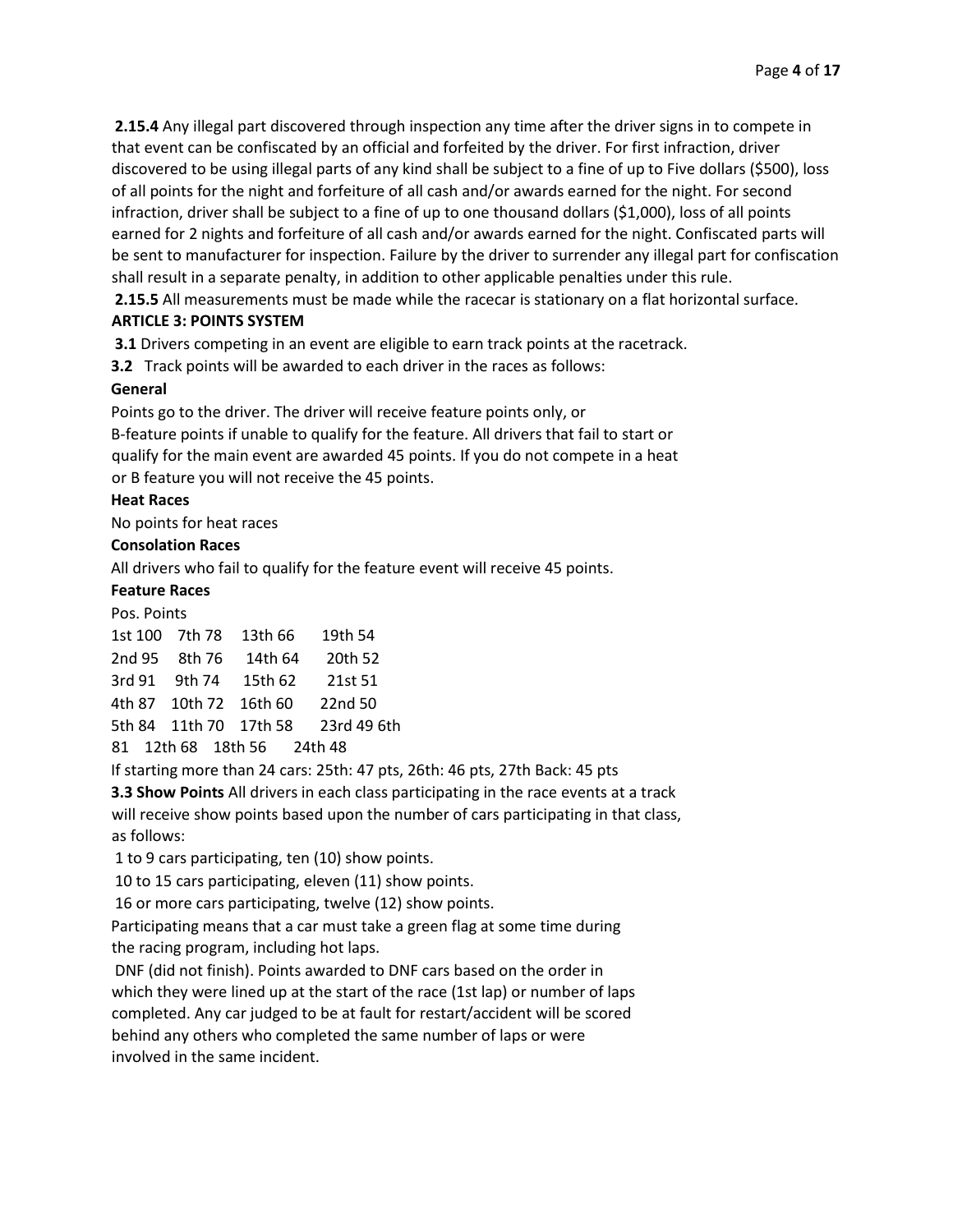## **ARTICLE 4: BODY**

(See body diagram for measurements)

4.1.1 1980 through current-year model American-manufactured stock car bodies (Toyota Camry body is legal).

**4.1.2** Standard dirt-style bodies are required. Roof posts/rear sail panels may have a maximum of a two (2) inches outward bow from top to bottom. Roof posts/sail panels may have two (2) inches of maximum height at center and taper down to 0 inches at top and bottom. Front of sail panels/roof posts can go no further forward than the back of driver's seat at shoulder height. Plastic manufactured molded roofs and rear roof posts/sail panels are permitted but must meet the dimensions for roof, rear roof post/sail panels.

**4.1.3** Must have a minimum one (1) inch roll at the top of the fenders, doors and quarter panels; a sharp edge will not be allowed. Body roll must go from sides over upper body, and not upper body over sides. A single strip attached to the edge of the body, and riveted, both on the side and the top, will not be allowed. The body line must be a smooth even line from front to rear.

**4.1.4** No part of deck lid may extend beyond the quarter panels at the rear. Maximum height of body, fenders, doors, deck lid, etc., at any point, from the ground, shall be thirty-eight (38) inches measured at the center of the deck from left to right.

**4.1.5** Lips are not allowed anywhere on the nose, body or roof. Wedge-style bodies are not allowed. Roof spoilers and/or wings are not allowed. Bead roll for rigidity is permitted.

**4.1.6** Must have a complete body. Leading edge of quarter panels must have same measurement from top to bottom as door panels; however, quarter panel may be tapered toward the rear of the car up to three (3) inches from front to back.

**4.2** Stock appearing nose must be made of molded-type material. No Carbon Fiber, no steel.

**4.2.1** Nose side extensions must be flexible and may not extend outside front tires with wheels straight ahead. Nose side extensions may not flare out or up. Nose sides may not alter the original shape of nosepiece and must be braced with collapsible supports.

**4.2.2** Fender flares may not extend up more than four (4) inches above fenders. Maximum width permitted at fender flares is ninety (90) inches. Nosepiece flares must be made of flexible material and may not extend more than four (4) inches past the front tires on either side.

**4.2.3** Nosepiece may extend to a maximum of fifty-two (52) inches from center of front hub furthest point forward. Bottom of nosepiece must be mounted parallel to the ground (not tilted back in any way). Tow hooks are recommended.

**4.3.1** Front fender and hoods must be level and flat from left side to right side of car, and at least as far back as the engine plate. Fenders may not angle up from rear to front of car. No part of fenders or hood may be lower than the outside bodyline. No Carbon fiber hoods.

**4.4.1** Roofs must be a minimum of forty-four (44) inches long and forty-eight (48) inches wide. Maximum size of roof may be fifty-four (54) inches long and fifty-two (52) inches wide. Oddly-shaped, partial or tilted roofs are not allowed.

**4.4.2** Roof must be stock appearing and level with deck lid from side to side at outer edge, and must run parallel to body/outer deck lid edge. Roof posts/supports are mandatory. All posts must go from roof edge to outside edge of body on both sides.

**4.4.3** Front posts must be flat and the same width from top to bottom, and may be two (2) inches maximum width with a one (1) inch break at top and bottom.

**4.4.4** Rear roof supports must be of the same size and shape. Lips on rear edge for roof supports are not allowed. If a break is required for roof support, it may be no larger than One (1) inch and must be turned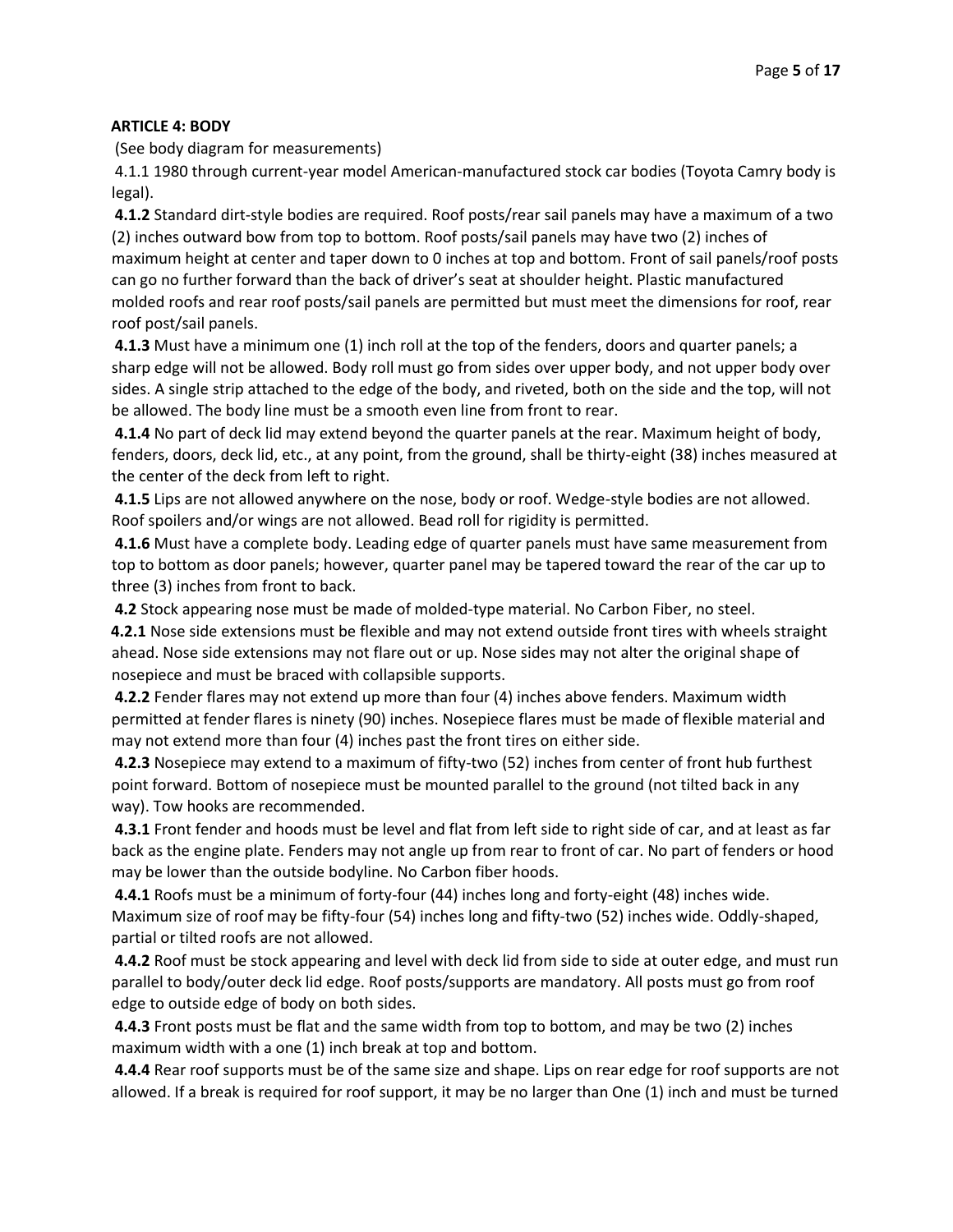toward the interior of the car. Rear roof supports must be attached to the body and roof at the same point on both sides of the car. Rear roof posts/rear sail panels may have a maximum of two (2) inches outward bow from top to bottom.

**4.4.5** Lips of any kind on front, rear or sides of roof or roof posts are not allowed. Bead roll is permitted. **4.4.6** Maximum of one and one-half (1.5) inches roll turned under is permitted along the front and rear edge of the roof for additional support.

**4.5.1** Glare-preventing shields may be a maximum of four (4) inches and must be hinged for safety. **4.5.2** Window openings in the rear roof supports may be filled with clear Lexan or remain open. Both sides must be the same.

**4.6.1** Both door sides may be no higher than thirty-eight (38) inches from ground, when measured at the steering wheel, with a maximum length of thirty-five (35) inches including any skirts or extensions.

**4.6.2** Concave doors are not allowed. Doors may not angle in toward center of chassis at any point.

**4.7.1** Tire clearance from doors and quarter panels must be a minimum of two (2) inches. Tire must be fully visible from the side of the car.

**4.7.2** Offset rear quarter panels front to back are not allowed. Rear quarter panel taper-in must start at center of rear wheel hub.

**4.7.3** Dishing and/or lips running vertical on rear edges of quarter panel are not allowed. Quarter panel may not angle in toward center of chassis at any point.

**4.8.1** Spoilers must be made of aluminum or Lexan and must be securely attached to top edge at rear of deck.

**4.8.2** Bolt-together spoilers must be assembled so that pieces are at the same angle.

**4.8.3** Spoilers may have a maximum height of eight (8) and maximum width of seventy-two (72) inches. Spoilers will be measured according to total length and width of material, in any shape. If aluminum angle is used to brace edge of spoiler it may not add to spoiler height or length.

**4.8.4** Maximum of three (3) spoiler supports are permitted. Spoiler may be hinged to allow for adjustment to angle.

**4.9** Interior body work of the car may be dropped to a maximum of three (3) inches below the top of the doors, and must be a minimum eleven (11) inches below the roll cage.

**4.9.1** If utilizing a dropped interior, interior panel must fasten flush at the top of the doors and taper gradually toward the center of the car without creating any lips. The minimum taper permitted shall be eight (8) inches.

**4.9.2** If utilizing a dropped interior, interior must taper up in a straight line to the quarter-panel height, and be flat and level for a minimum of thirty-two (32) inches to the end of the rear deck lid/quarter panel/spoiler. Dropped interior may begin no further forward than the firewall, which in turn may be no further forward than the engine plate. At the firewall, across the center of the car, the vertical drop to the interior of the car may be a maximum of three (3) inches.

**4.9.3** If interior is flat throughout car, it must maintain a minimum clearance of eleven (11) inches from the roll cage to allow for easy exit.

**4.9.4** If interior is flat, the panel must run in a straight line from immediately behind the driver's seat to the base of the spoiler/rear of deck lid.

**4.9.5** All race cars with interior panels may be no more than three (3) inches in height at any point in the car. The portion of the panel running beside the driver must taper to zero.

**4.9.6** Officials reserve the right, in the public image of the sport, to assign, approve or disapprove any advertising, sponsorship or similar agreement in connection with any event. All cars must be neat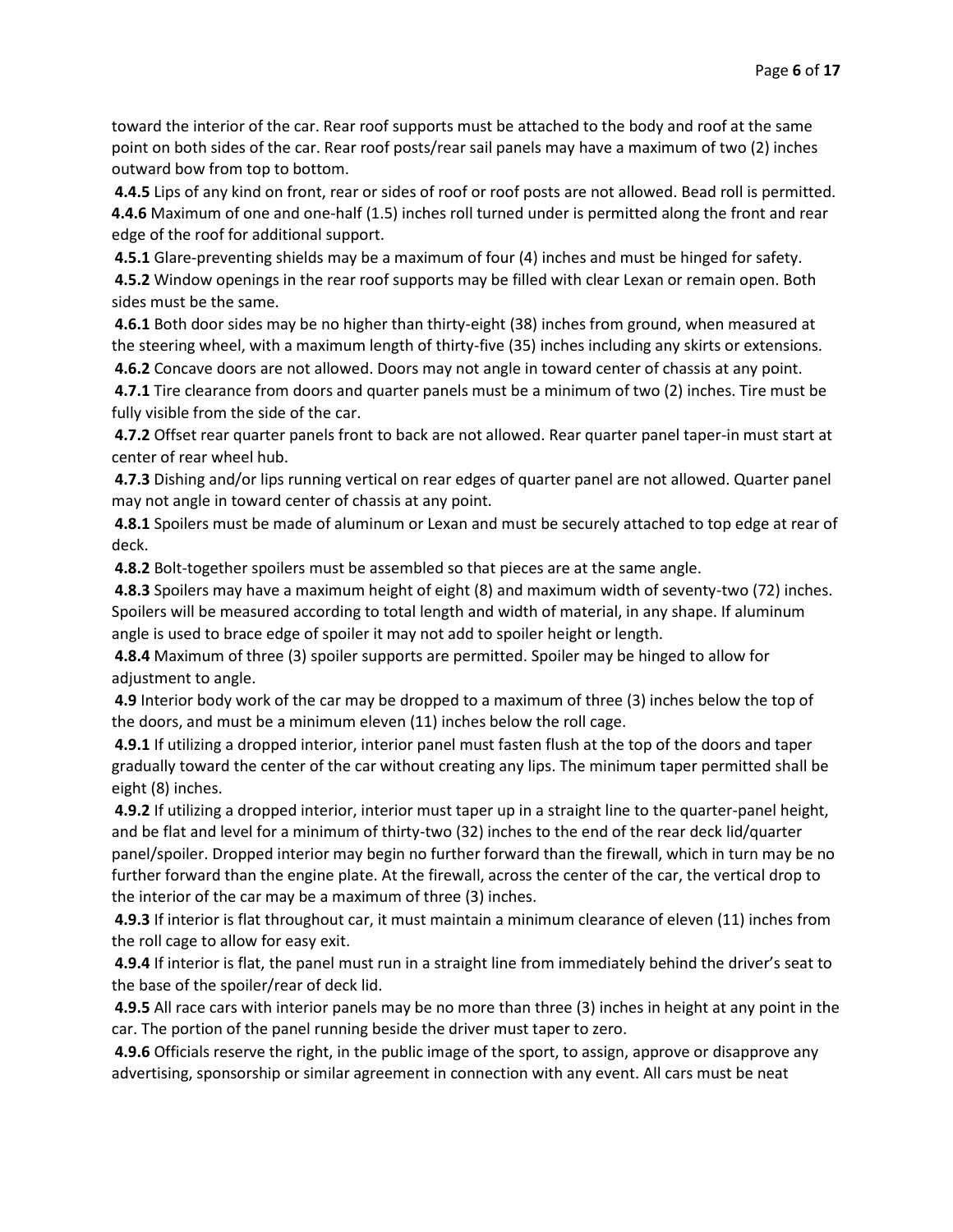appearing and are subject to approval of officials to compete. By competing in an event, all drivers agree to comply with the decisions of officials in this regard.

## ARTICLE 5: ROLL CAGES

**5.1** Round steel tubing, seamless roll-over bars are required for the basic roll cage, and must be acceptable to officials. Acceptable tubing is as follows: minimum 1.500" O.D (.095) for mild steel and DOM tubing or (.062) chrome moly tubing. Aluminum and/or other soft metals are not allowed. Roll bar connections must be properly welded.

**5.2** Installation and workmanship must be acceptable to officials.

**5.3** With helmet on and driver securely strapped into the racing seat, top of driver's head must not protrude above the roll cage.

**5.4** Must have a protective screen or bars in front window opening in front of driver's face.

**5.5** A minimum of three (3) driver side door bars must be parallel to ground and located perpendicular to the driver so as to provide maximum protection for the driver, but without causing undue difficulty in getting in or out of the racecar. Side bars must be welded to the front and the rear of the roll cage members. Door bars and uprights must be at least one and one-half (1.5) inches in diameter at a minimum of eighty-three one-thousandths (0.083) of an inch thickness and be gusseted in place. The door bars must have four (4) vertical studs per side and must be equally spaced.

## **ARTICLE 6: CHASSIS**

**6.1** Wheel base must be a minimum of 103 inches with no tolerance. Measurement will be taken from the center of the front hub to the center of the rear hub on the right side of the car.

**6.2** No in-cockpit weight adjustment of any kind. No weight adjustments allowed within driver's reach. **ARTICLE 7: COCKPIT** 

**7.1** Loose objects and/or weights are not allowed.

**7.2** Air bags are not allowed.

**7.3** Rear view mirrors are not allowed.

**7.4** Floor and firewall must be complete in the driver's compartment. Interior sheet metal cannot be higher than or enclose a standard window opening. Sheet metal in the driver's compartment must be horizontal from the top of the driver shaft tunnel to the right side door bars or angle from the top of the drive shaft tunnel upwards to the top of the right side door bars. Driver must be able to exit the racecar from both sides.

**7.5** Rack and pinion steering allowed. Rear mounted Power steering pumps allowed.

**7.6** Quick-release coupling on steering wheel is mandatory. Plastic couplings are not allowed.

**7.7** Factory-manufactured racing seats are mandatory, and must be acceptable to officials.

**7.8** Homemade aluminum, plastic or fiberglass seats are not allowed.

**7.9** High-back aluminum seats only. Full containment racing seats are strongly recommended. Must be properly installed.

## **ARTICLE 8: SUSPENSION**

**8. 0-**No bumps, or any other device to limit shock travel on the front of the car.

8.1 4-Bar and Z-Link rear suspensions allowed. One shock per wheel/ one spring per wheel. No progressive springs, standard springs only. **8.1.2** Limited to one spring rubber per spring.

8.2 Shocks- Integra PT#'s #310 42174-8, #310 42175, #310 42194, #310 42198-2, #310-

42174-12 **Due to the unavailablilty of the Integra Shocks we will be adding the Afco series 10 shock. Left front- #5 or a #5-3, Right front-**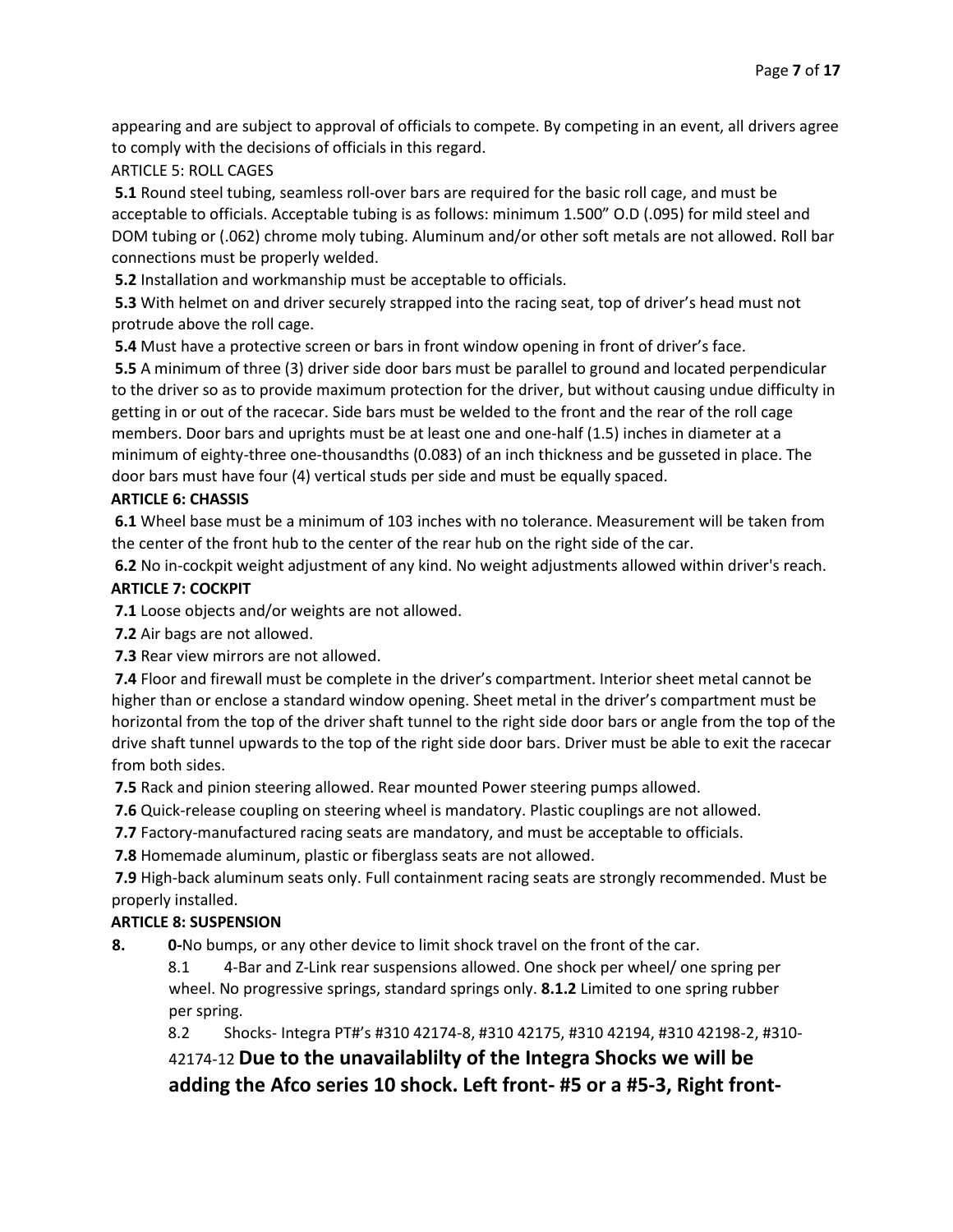## **#4-10 or a #4-12. Left rear- #8-2. Right rear- #3-5 or #4.** Coil over kit

allowed. Only one shock per wheel. Absolutely no modification to shocks will be allowed.

8.3.1 Left rear shock option: shock must be steel, nonadjustable, no remote or external canister type shock allowed. Shock can have multi-piece steel body-no bulb top allowed. Eyelet must be fixed to body.

No Schrader or Bladder style valves allowed.

8.3.2 Track retains the right to exchange a single shock or all 4 shocks with any driver finishing the feature in the top 5. Track can have exchanged shock/shocks tested to verify legality and return/exchange shock back with driver. Any driver found to have illegal shock/shocks will lose points and winning for that night's events. 2nd offense will result in same as first offense with \$500.00 fine ,3rd offense will result in \$1000.00 fine and loss of all points and winnings. **No shock covers in Tech/scale Area.** 

8.3.3 No limited slip quick change rearends of any kind.

## **ARTICLE 9: ELECTRICAL SYSTEM**

**9.1** Battery: Must be securely mounted inside frame rails and covered with a flap over the battery top.

**9.1.1** One (1) 12-volt battery only (no 16-volt batteries).

**9.1.2** Voltage converters are not allowed.

**9.1.3** All battery posts must be securely covered.

**9.2** Ignition: MSD or HEI ignition will be allowed. No magnetos.

**9.2.1** Only one ignition box allowed.

**9.3** Kill switch required within easy reach of the driver. The switch must be clearly marked "OFF" and "ON". Crank trigger ignitions are not allowed.

**9.4** Digital gauges are not allowed. Digital tachometers are permitted.

**9.5** Wiring elements must be accessible for technical inspection. Any racecar advancing spots and missing will be subject to disqualification.

**9.6** All cars must have rev limiter to meet RPM limit rule as specified for engine being utilized. This must be out of reach of the driver but easily accessible for inspection at all times.

## **ARTICLE 10: FUEL SYSTEM**

**10.1** Fuel: Automotive gasoline with racing gas blend only! No E85 or E98 allowed. No oxygenated fuels allowed. Additives of any kind are not allowed. Penalty for illegal fuel is loss of points, cash and awards earned for that event.

**10.1.1** Upper cylinder lubricants are not allowed.

**10.1.2** Electric fuel pumps are not allowed. Belt driven pumps are allowed.

**10.1.3** Must be naturally aspirated.

**10.1.4** Fuel injection is not allowed.

**10.1.5** One carburetor spacer is permitted. Spacer opening must be perpendicular to the base of the carburetor.

**10.2** Fuel Cell must be commercially manufactured and must be mounted utilizing at least two (2) steel straps. Straps must be two (2) inches wide at all measuring points.

**10.2.1** Must be enclosed in a steel container and must be protected in rear of axle by roll cage tubing mounted securely.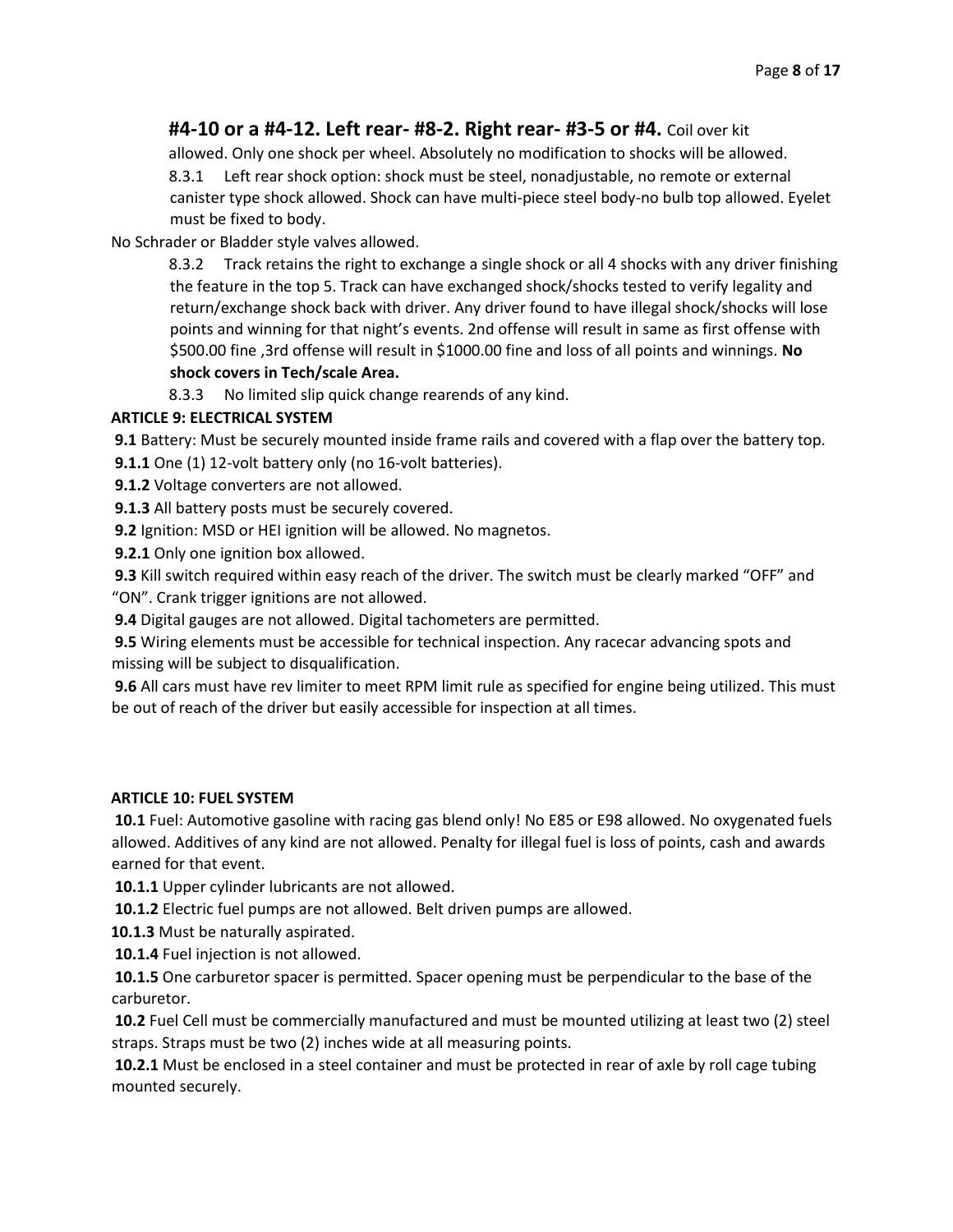**10.2.2** No part may be lower than protective tubing. Protective tubing must be no wider than six (6) inches on both sides. Fuel cell may be no lower than ten (10) inches from the ground.

**10.2.3** Must have check valves. A ball-type, flapper or spring or filler rollover valve is mandatory for fuel cells without a positive seal filler neck/cap system.

**10.2.4** Limited to a maximum capacity of thirty-two (32) gallons. **ARTICLE** 

## **11: TIRES & WHEELS**

**11.1** Tires- **Used** Hoosier Late Model tires- 30 or 40 Tread depth will be 6/32 or more is illegal. Siping and/or grooving and/or grinding is allowed on all tires. 70-55 can be new.

**11.2** Wheels- Any approved racing wheel allowed. Rim width must not exceed 14 inches. No knock-off hubs or wheels. Any hard surface wheel disc when used must be mounted under a bead lock or bolted to wheel by at least three (3) bolts. No other hard surface wheel disc may be used.

**11.2.1** Carbon fiber wheels not allowed.

**11.2.2** Stickers are not required.

**11.2.3** Bleeder Valves are not allowed.

## **ARTICLE 12: BRAKING SYSTEM**

**12.1** Braking - Must be operating during inspection.

**12.2** Must have caliper and rotor on all four wheels.

**12.3** Brake shut-offs are allowed.

**12.4** Front-to-rear brake bias is permitted.

**12.5** Brake floaters are allowed.

**12.6** Brake lines must be visible.

#### **ARTICLE 13: DRIVE TRAIN**

**13.1** Drive Train- Steel, Aluminum, and carbon Fiber drive shafts are allowed.

**13.2** Transmission and working clutch required. Must be able to shift to forward and reverse with engine running. No direct drives allowed.

**13.3** Quick change rear ends allowed.

## **ARTICLE 14: ENGINE**

**14.1 Option #1**-**9.5:1 Compression Engine** All engines used in competition must be able to be used in conventional passenger cars.

**14.1.1**No Pontiac, Buick, Oldsmobile, AMC, or other engines allowed. Castings and fittings must not be changed.

No machine work on outside of engine or on front or rear of cam. No aftermarket blocks allowed. No Bowtie, SVO or any special production blocks allowed. No splayed or aftermarket main caps allowed. No turning a block that was not produced as a 4 bolt main into a 4 bolt main block. No grinding or polishing of any kind allowed to the block. The two rear oil return holes in lifter galley can have the flashing ground out of the hole only. Lifter galley vent tubes are not allowed. Grinding for clearance for cam gear is allowed on front of block.

**14.1.2**Chevrolet 305, 307, & Ford 302 w/aluminum intake: (max. overbore .060")

Chrysler 318 w/aluminum intake: (maximum overbore .040")

Chevrolet 327, 350; Chevrolet Edelbrock part # 5001with an ignition chip of 6800. Chrysler 340; Ford 351's: (maximum overbore .060")

Chrysler 360: (maximum overbore .040")

No Chevrolet 302 engine components allowed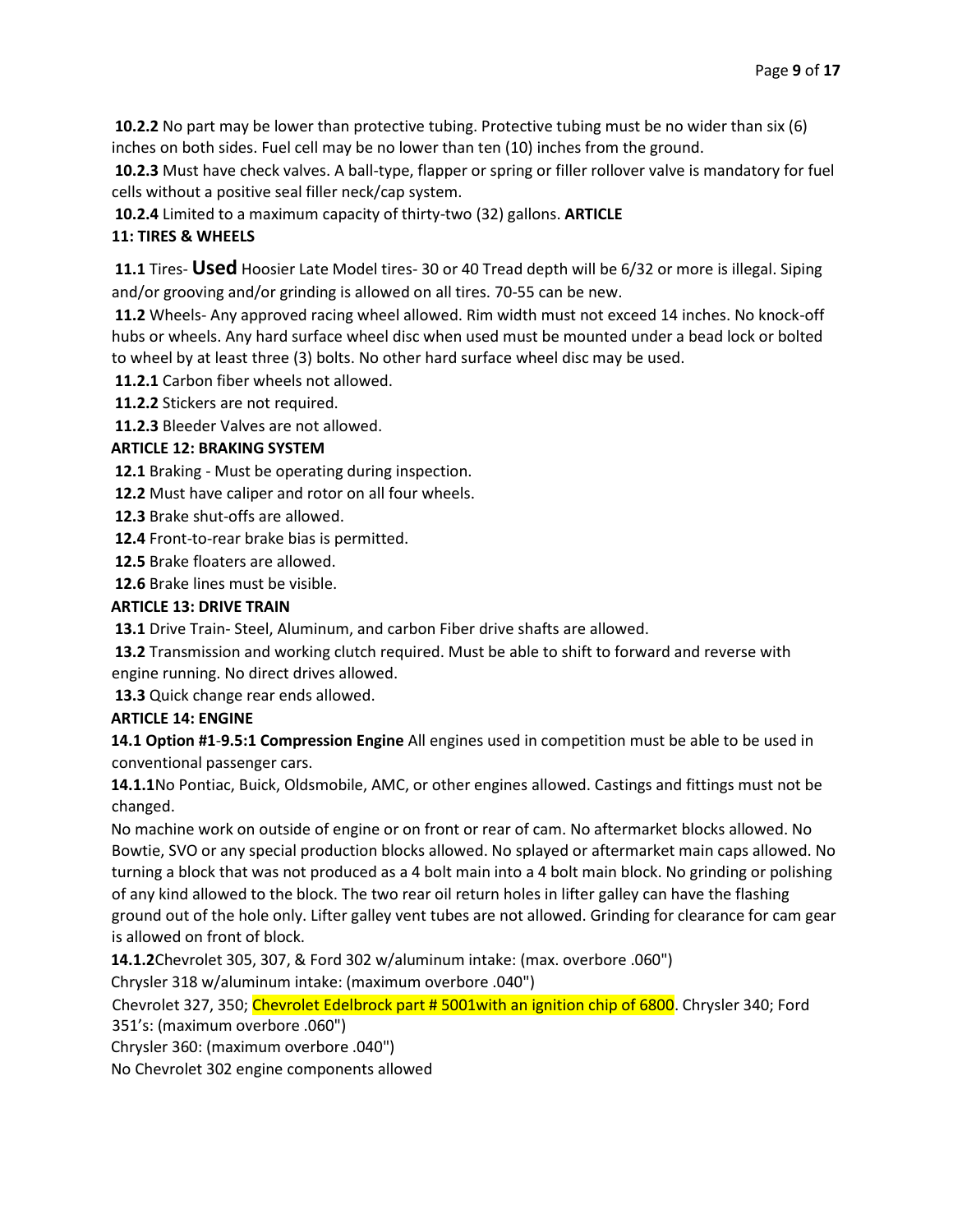**14.1.3**All engines must not exceed 9.5 to 1 compression ratio. No intermarriage of rods or crankshafts to block allowed.

Example: 305 Chevy must run 305 rods & crankshaft

318 Chrysler must run 318 rods & crankshaft

350 Chevy must run 350 rods & crankshaft

351C Ford must run 351C rods & crankshaft

**14.1.4**Crankshaft must be stock production with I.D. numbers intact or aftermarket crankshaft with approved part number only. Aftermarket crankshaft and connecting rods allowed are:

Chevrolet:

Eagle Rod SIR5700BBLW • Eagle Rod SIR5700BPLW

Eagle Crank 103503480 • Eagle Crank 103503480CM • Eagle Crank 103523480

Scat Crank Short P/N# 910442 • Scat Crank Short P/N# 910526

Scat Rod P/N# 35700P • Scat Rod P/N# 25700P, Scat Rod P/N 25700 and

Scat Rod P/N 35700 Ford 302:

Eagle Rod SIR5090FB • Eagle Rod SIR5090FP Eagle

Crank 103023000 • Eagle Crank 103023000-50 Ford

351W:

Eagle Rod SIR5956FP • Eagle Rod SIR5956FB Chrysler

360:

Eagle Rod SIR6123CB • Eagle Rod SIR6123CP

Eagle Crank 103603580 Chrysler 318:

Eagle Rod SIR6123CB

Eagle Crank CRS103403310

If using stock connecting rods and crankshafts, they must be O.E.M. to block. No lightening, grinding, knife edging or polishing of any type on any connecting rod or crankshaft, whether stock or aftermarket. Stroke must match block. No altered cranks.

No lightening, grinding, knife edging or polishing of any type allowed. Balancing allowed, material removal by drilling only. No heavy metal allowed. No fluid balancers allowed (OEM balancers only). Balancer may be degreed but must meet measurements specified below. No hubs only allowed. Minimum diameter 283-307 and small journal 327, 6 1/8 x 3/4 inch thick. 305-350 and large journal 327 minimum diameter 6 3/4 x 1 3/16 thick. Resizing journals is allowed up to .030 under size.

**14.1.5**GM (OEM) powdered metal rods allowed, must remain 5.7" length. Aftermarket rods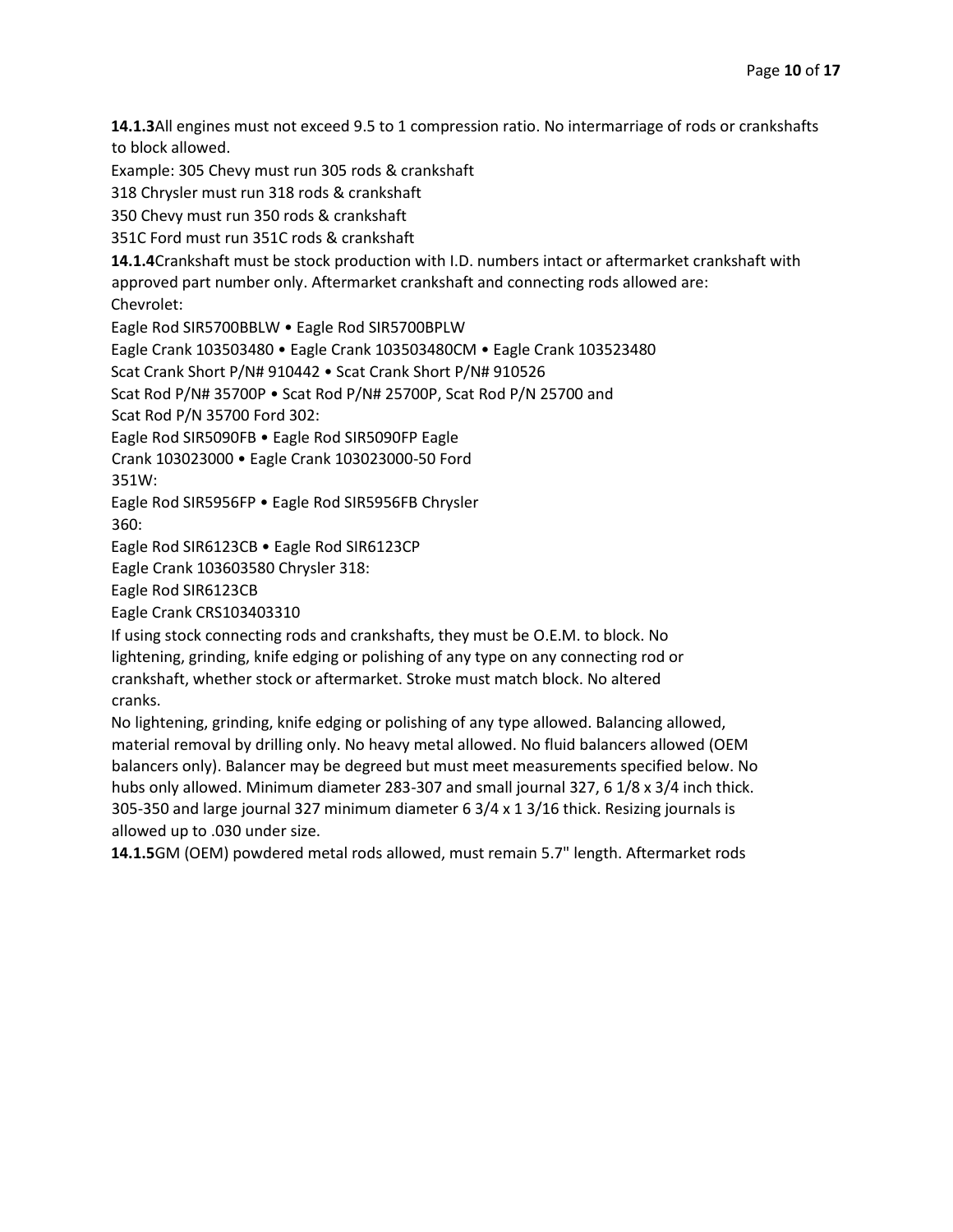allowed only if using approved part number. Rod length must match block. No grinding, polishing, sanding of rods allowed other than balancing rod ends. Maximum 3/8" bolts. No cap screws allowed on stock rods. A minimum of 3/4 inch (1" recommended) inspection hole in side of oil pan 2-1/2-inch down from pan rail in line with a journal. Inspection hole must be easily accessible to inspector; if not, the inspector may require removal of oil pan. Floating wrist pins allowed.

**14.1.6**Cylinder Heads must be stock cast iron production or one of the following specified aftermarket cylinder heads: Engine Quest EQ-CH3501 (Chevrolet) or EQ-CH318B (Chrysler) or Ford World Products Windsor Jr. p/n 5303. 1987-1995 Chevrolet "Swirl port" heads allowed. Ford "302" GTP heads may be used on both the 302 & 351W. Any evidence of sanding, polishing, relieving, grinding, porting, chemical treatment or addition of material (chemical or otherwise) to the cylinder head ports or combustion chamber will cause the head to be declared illegal. Cylinder heads with multiple angle valve grinds permitted. **1**. The following heads will NOT be allowed. No angle plug, bowtie, SVO, W-2,

Magnum, Vortec or any other aftermarket heads allowed at any time. Some of the Chevrolet casting numbers NOT allowed include: 186, 187, 291, 414, 492, 461, 461X, 462, 432, 040, 041, 370, 10239906, 14011083, 14096217, 1012532, 10208890, or 12554290. No Gen. II heads allowed.

- **2.** No external sanding, grinding or removal of ID numbers.
- **3.** Any relief cuts made below the valve seat must be made using a carbide cutter (no stones) and may not exceed more than 1/4-inch below the top of the valve seat. No porting, polishing, grinding or port matching allowed at any time.
- **4.** Stock production valve spring diameter only. No bee hive or tapered valve springs allowed. No dual valve springs allowed on Chevrolet engines.
- **5.** Screw-in studs & guide plates allowed. Pinning of press in studs allowed. Valley pan allowed.
- **6.** Stock type stamped steel rocker arms. Or PEP Rocker Arms-RR350A 1.5 3/8 stud, RR350 BSR 1.5 7/16 stud. Elgin Rockers SSR-840 RS 1.5 3/8 stud, SSR-1840 RS 1.5 7/16 stud.
- **7.** No stud girdles allowed. Maximum valve sizes will not be specified. No polishing, grinding, adding of foreign material or cutting allowed to combustion chamber.
- **8.** Deburring is allowed on engine blocks, heads and intake on the outside machined edges only, not to exceed .040 inches.
- **9.** The following valve sizes apply for aftermarket heads: For EQ-CH3501, 1.94 intake valves and 1.50 exhaust. Valve sizes cannot be changed. Heads cannot be angle milled.
- **10.** Chrysler engines are allowed to run the Engine Quest head EQ-CH318B with the following valve sizes: intake valve 1.920" and exhaust valve 1.624" or intake valve 1.94" and exhaust valve 1.60". These are the only valve sizes allowed on this cylinder head. No angle milling allowed.
- **11.** Ford engines are allowed to run the Ford World Products Windsor Jr. head, valve size 1.94 intake, 1.60 exhaust, no angle milling allowed.

14.1.7Intake Manifold:

Chevrolet 305, 307 cid: Weiand #7547, 7546 or 7547-1 aluminum intake only.

Chrysler 318 cid: Edelbrock #5076 or Weiand 7545 aluminum intake allowed. (Note: The marketing division of Holley has replaced the Weiand brand name of some products to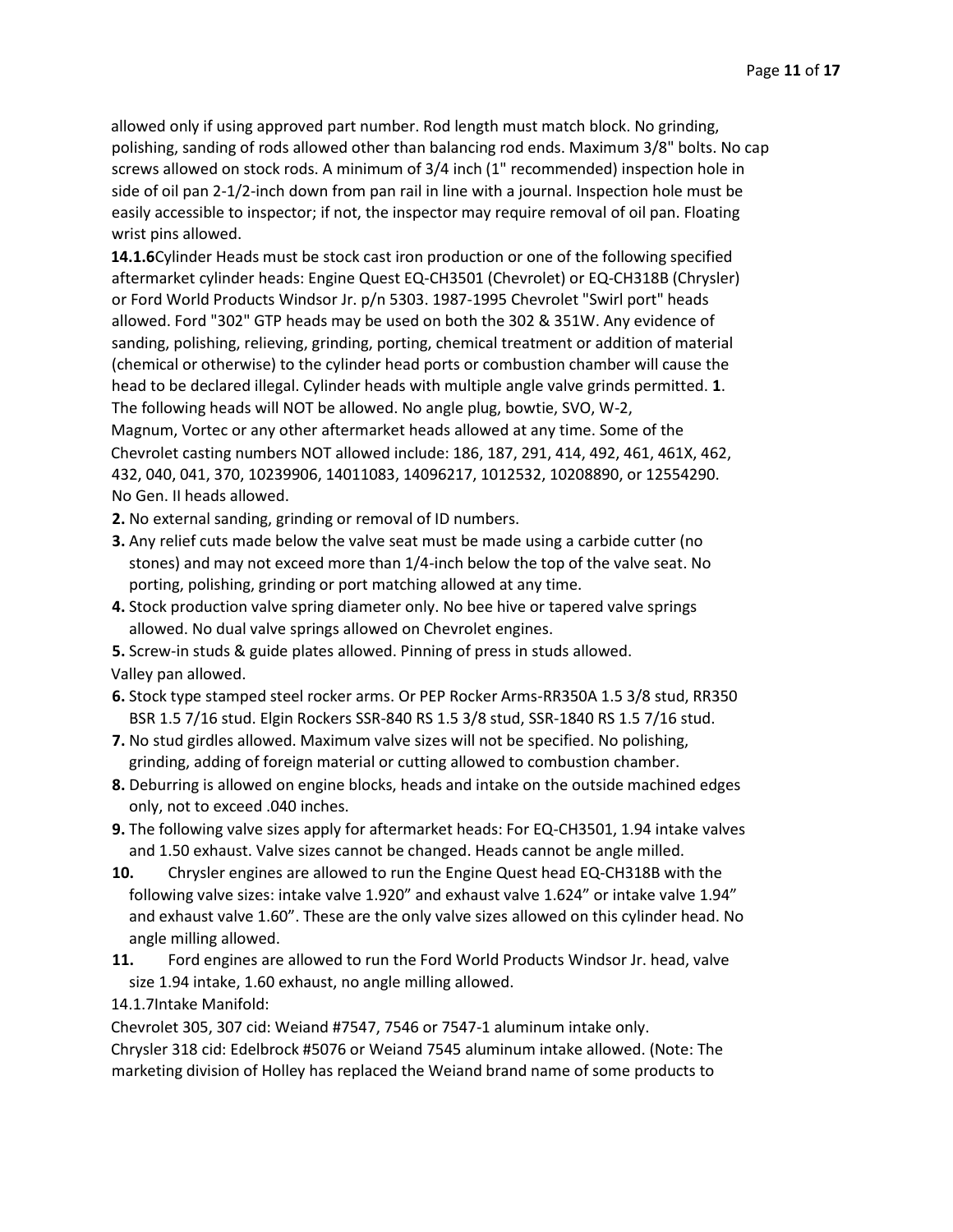Team G. Be certain that you refer to the product number instead. Additional

information can be found on the Holley website at www.holley.com.

Chevrolet 327, 350, Weiand #7547,#7546,#7547-1-intake only.

Chrysler 318-340-360 - #5076 Edelbrock or Weiand #7545 Ford

Weiand #7515 1-4 barrel gas carburetor only.

**14.1.8** No roller cams and lifters. No mushroom lifters. No bushing of lifter bores

allowed. Lifters must match block being used. No gear drives allowed. No coating,

painting or any other work to inside of intake manifolds, heads and block lifter galley

allowed. Must be made of magnetic material and be free to

rotate. Maximum of three lifter bores may be bushed.

**14.1.9**Flat top or dished pistons only; no domed pistons.

Refer to rule 14.4 on page 14 for Headers, Radiator, Exhaust.

#### **14.2 Option #2 – Engine**

**14.2.1**No high-performance parts. Aftermarket crankshaft and connecting rods allowed are: Chevrolet:

Eagle Rod SIR5700BBLW • Eagle Rod SIR5700BPLW

Eagle Crank 103503480 • Eagle Crank 103503480CM • Eagle Crank 103523480

Scat Crank Short P/N# 910442 • Scat Crank Short P/N# 910526

Scat Rod P/N# 35700P • Scat Rod P/N# 25700P, Scat Rod P/N 25700 and

Scat Rod P/N 35700 Ford 302:

Eagle Rod SIR5090FB • Eagle Rod SIR5090FP Eagle

Crank 103023000 • Eagle Crank 103023000-50 Ford

351W:

Eagle Rod SIR5956FP • Eagle Rod SIR5956FB Chrysler

360:

Eagle Rod SIR6123CB • Eagle Rod SIR6123CP

Eagle Crank 103603580 Chrysler 318:

Eagle Rod SIR6123CB

Eagle Crank CRS103403310

If using stock connecting rods and crankshafts, they must be O.E.M. to block. No lightening, grinding, knife edging or polishing of any type on any connecting rod or crankshaft, no coating of any crankshaft or rods, whether stock or aftermarket. No marine parts. Absolutely no strokers. Balancing is allowed. No rod cap screws allowed on stock rods. Wrist pins may float. Journals may be resized .030 max.

**14.2.2** Maximum overbore – 360 Chrysler will be 0.40. Ford, Chevrolet, and 340 Chrysler will be 0.60.

**14.2.3** Stock cast iron 2 or 4 barrel intake manifolds only. No after market, marine or propane intake manifolds. No fuel injected intake manifolds. Absolutely no reworked intake manifolds including No coating,painting,grinding, port matching, polishing or acid porting work on the inside of the intake manifold. A maximum of 2 external cooling lines from the back of the intake manifold running along the top side of the valve covers and entering the thermostat housing or spacer is allowed. Cooling lines cannot go to the water pump, side of the block or any other part of the assembly. Surge tank hose can enter into water pump. Surge tank cannot hold more than one half gallon of coolant and must be located in engine compartment.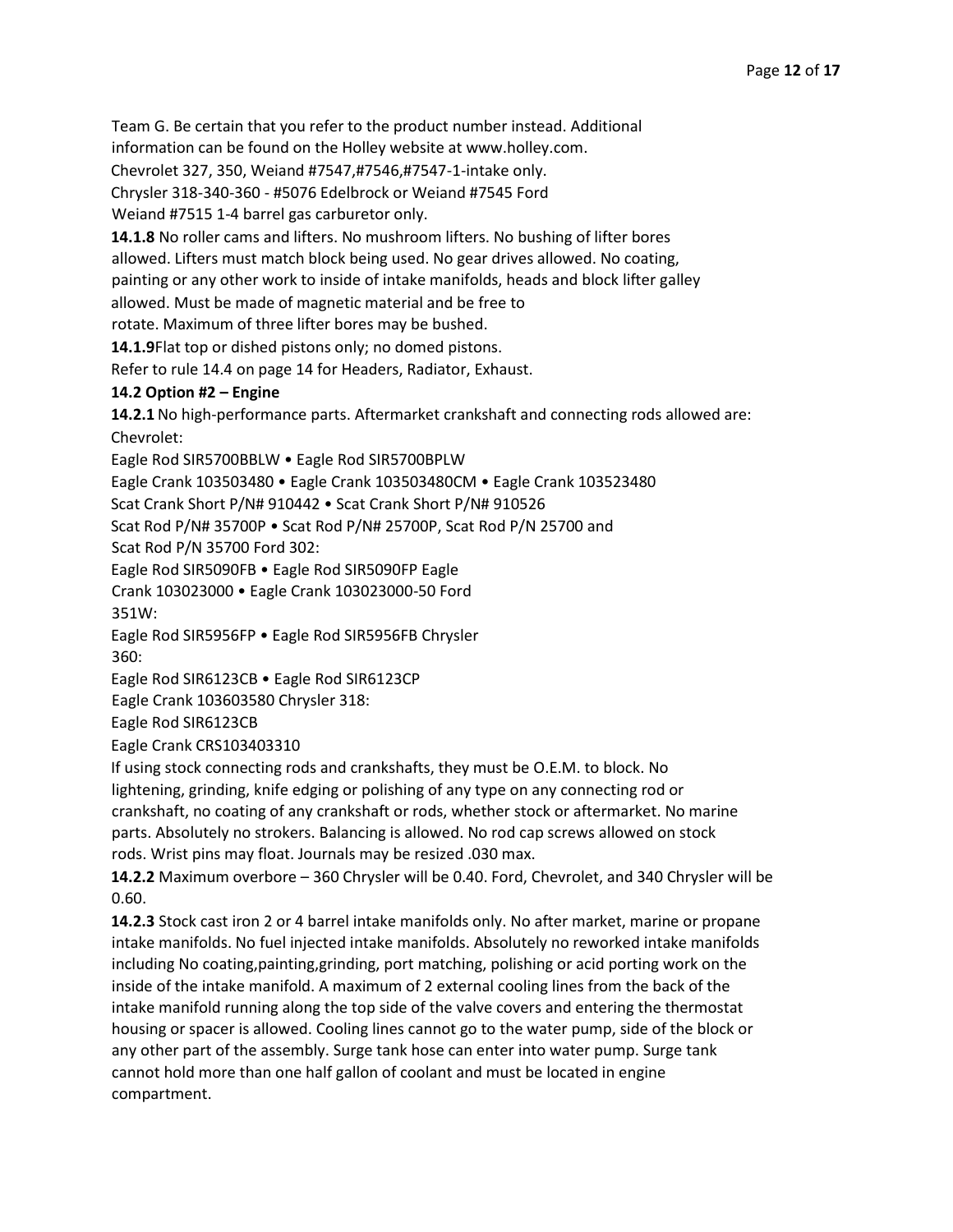**14.2.4** No aluminum heads, intake manifolds or blocks allowed. No Bowtie or SVO blocks, cylinder heads or intake manifolds allowed. No other after market blocks. Heads or intake manifolds allowed unless allowed by a specific rule oulined in this rule book. Grinding in the lifter gallery is allowed. No splayed main caps or after market main caps allowed. Lifter galley vent tubes are not allowed.

**14.2.5** Maximum cubic inch – Chevrolet 360.4 c.i.d, Ford 362 c.i.d. and 360 Chrysler engine will be permitted a maximum displacement of 367 c.i.d. Any flat-top pistons allowed. Stock bore and stroke. Rods must match block. Chevy rod length 5.7, Ford Cleveland rod length 5.78, Ford Windsor rod length 5.965, Chrysler 318-340 and 360 must use

6.123 length rods. GM (OEM) powered metal rods allowed, must be 5.7 in length. NO dome pistons. Stock block may be decked. Pistons may not protrude out of block on top dead center. Must be even or below block on ALL MAKES.

**14.2.6** G.M. may use any production head with a maximum intake valve diameter of 1.94; maximum exhaust valve diameter will be 1.60. No angle-plug heads allowed on Chevrolet.

The only aftermarket heads allowed on G.M. are the World Products S/R, no.s 4351,

4361; 1.94 intake and 1.50 exhaust, the Dart SS#10024361 with 1.94 intake and

1.50 exhaust, and the Engine Quest EQ-CH3501, 1.94 intake valves and 1.50 exhaust.

Valve sizes cannot be changed. No "bowtie" or Vortec heads allowed. Vortec cast no.

10239906. Other casting numbers not allowed are 14011083 and 14096217, 10239906,

1012532, 10208890 and 12554290. No magnum head. Chrysler may use a 340 head on a

360 block. No W-2 heads allowed on Chrysler. Chrysler aftermarket EQ-CH318B with

valve size 1.920 intake and 1.624 exhaust or 1.94 intake and 1.60 exhaust is allowed. For

Ford, Windsor heads must match a Windsor block and Cleveland heads must match the

Cleveland block. The only GT40 head castings allowed are FIZEAA and F3ZEAA. No

A.R.D. heads allowed. The only aftermarket head allowed for Ford is the World Products Windsor Jr., part no. 5303, with 1.94 intake and 1.60 exhaust [casting no. 1-056].

Screw-in studs allowed. Pinning studs allowed. No roller-type or roller-tip rockers allowed. O.E.M.-type stamped steel rockers only. No roller cam. No modifications of any kind allowed on rockers except oil hole may be deburred. Rocker arm oil sprayers are not allowed. Guide plates are allowed.

No stud girdles allowed. Lifter valley pan and rocker poly locks allowed. Stock diameter valve springs only.

**14.2.7** Any flat tappet cam allowed. No mushroom cam or lifters allowed. Lifter bores may be bushed. Lifter size must match block bead used. Lifters must be steel or iron and must be free to rotate. Oil deflector is allowed.

**14.2.8** No grinding or polishing of any kind allowed on heads and intake manifolds. Valve seats may be ground no further than 1/4-inch below top of seat. Head may be milled.

Push rod holes may be opened up. Block may be decked.

**14.2.9** Any fan, water pump, or oil pump allowed; any type pulley allowed.

**14.2.10** No dry sumps allowed. No gear drives allowed. No oil accumulators.

**14.2.11** No after-market harmonic balancers allowed. O.E.M. stock balancers only. Balancer may be degreed but must meet size requirements below. No modifications of any kind allowed. No 283, 307 or 327 balancers allowed on any engine other than a 283, 307 or a small journal 327. Minimum size 283-307 and small journal 327 is 6-1/8 by 3/4 inch thick. 305-350 and large journal 327 minimum size is 6-3/4 by 1-3/16 inches thick.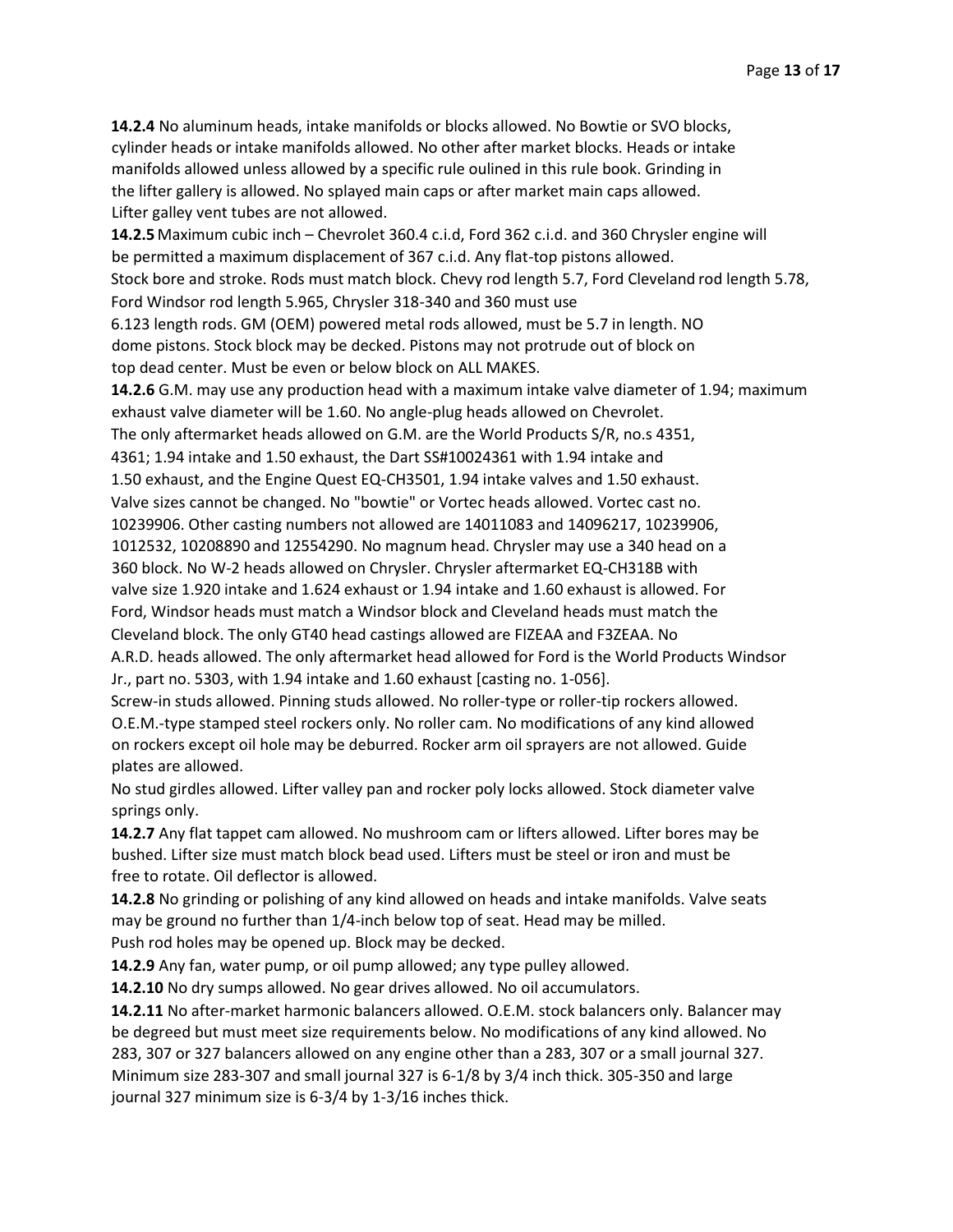No fluid balancers. No hubs only - balancer must be two piece.

**14.2.12** No titanium parts or exotic materials of any kind allowed.

**14.2.13** Minimum 3/4-inch inspection hole in side of oil pan 2-1/2 inches down from pan rail in line with a journal. Inspection hole must be easily accessible to inspector.

**14.2.14** Valve timing configuration and firing order must match engine used. Example: Chevy 18436572.

**14.2.15** No vacuum pump/air pump allowed.

**14.2.16** Floating wrist pins are allowed.

**14.2.17** No bee hive-conical type valve springs allowed. No dual valve springs allowed on Chevrolet engines.

**14.2.18** Main girdle not allowed. Crank scraper not allowed. Pan scraper is allowed.

**14.2.19** Deburring is allowed on engine blocks, heads and intake on the outside machined edges only, not to exceed .040 inches.

**14.2.20** You are allowed to clearance front of block under timing cover for timing chain clearance. **14.2.21** All heads, including stock and aftermarket heads in all options, can have guide plates installed. Push tube area of heads can be opened up. Valve guide seals can be installed. You are allowed to replace valve guides but must follow stock geometry. Can use valve spring buckets/valve spring locators. Valve spring shims are allowed. Heads can be milled according to class rules and specific milling rules.

## **14.2.22 ASPIRATION – FUEL**

Carburetor: must use stock 4412 carburetor body only. Adjustable/changeable air bleeds are allowed. No after market or billet metering blocks allowed. No floatless carburetors allowed. Carburetor must be mounted with float bowl facing forward. Carburetion will be limited to one (1) stock Holley 500 CFM 2-barrel, part number 4412, with a 1-11/16-inch maximum throttle bore. No grinding or polishing of any kind allowed. All carburetor components MUST be for a 500 Holley. No milling or grinding of throttle shaft allowed; shaft must stay round. Addition of foreign material to the carburetor is not allowed for any reason. Examples include but are not limited to glue, epoxy, silicone, etc. Linkage may be welded to the end of the throttle shaft. The choke and air horn may be removed: this is the ONLY re-working allowed; must have stock measurements. Adapter plate: maximum thickness between carburetor and intake manifold with gaskets and adapter will be oneand-three-eighths (1-3/8) inches.

No devices can be added to the inside of the intake to increase or redirect the airflow

## **14.3 Option #3** –**Engine**

## **14.3.1-**604 Crate unsealed

Must utilize soft-touch rev control box with a 6800 RPM Chip. This must be out of reach of the driver, but easily accessible for inspection.

**14.3.2-**Bore 3.991"-4.060" block casting-no 10243880. Deck height 9.025"+/-.001" crankshaft forged steel P.N. 14088532 piston-flat top, 4 reliefs, 533 grams, connecting rod 5.7 length. 604.15 grams rod upper end 180.3, rod lower end 424.1 gram camshaft hyd roller cam lift .474/.510 at valve. Duration at .50 208/221 cam lobe centerline 112 degrees roller rocker 1.5 ratio, cylinder head casting #12367712, valve size 2.00/1,55. Combustion chamber ccs 62, intake port ccs 205, exhaust port ccs 77, compression ratio 10.5, no tolerances.

**14.3.3-** All crate specs have to meet all configurations and factory specs.

**Any 4 barrel engine will have a 6800 chip.**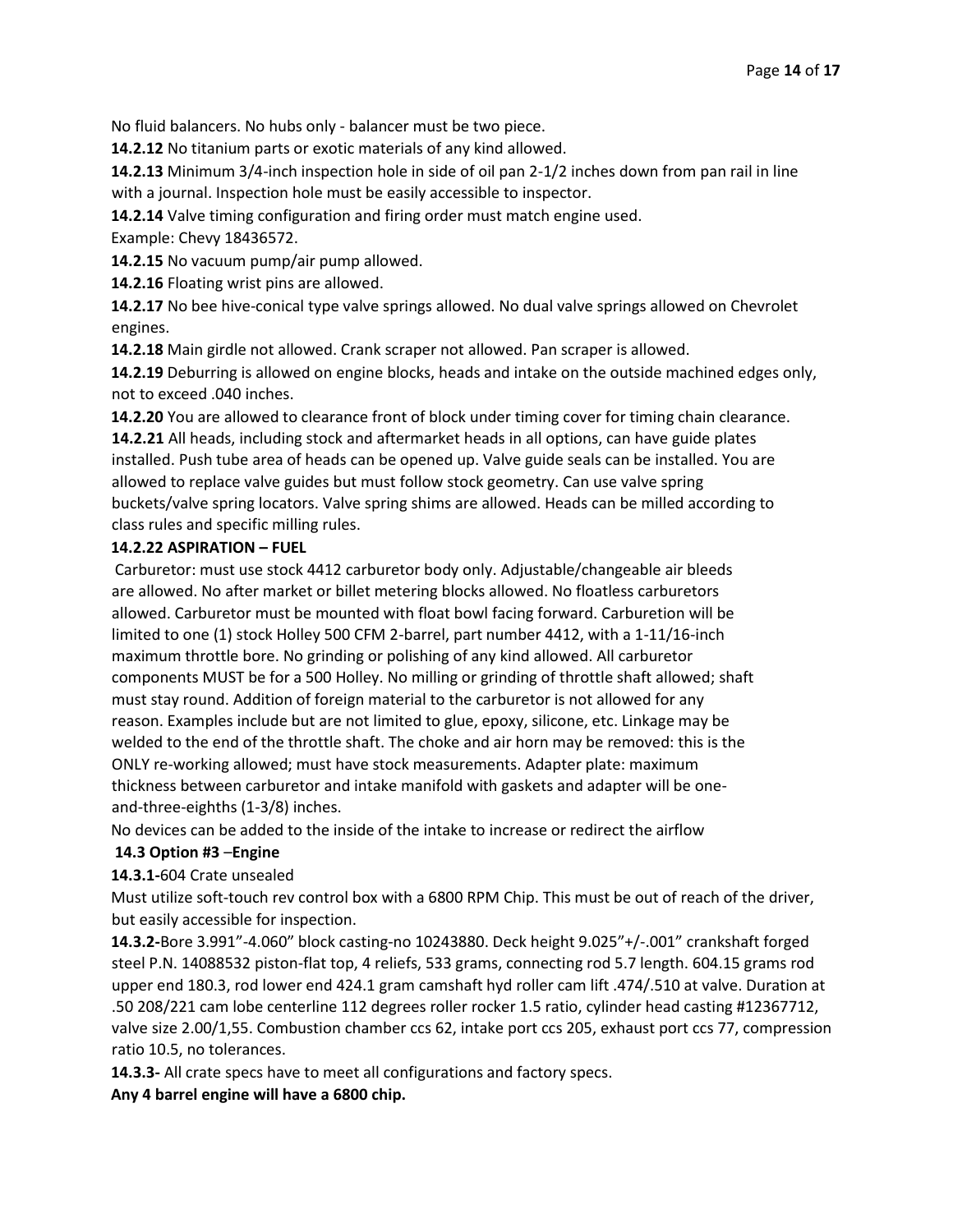### **14.4-Headers, Radiator, Exhausts**

**14.4.1**- Engines overflow tubes must be directed toward the ground and inside the frame rails.

**14.4.2**-Radiators must be mounted in front of the engine.

**14.4.3**- Exhaust & Mufflers: 1 Round tube headers only. Tri-Y headers are not allowed. All primary tubes must enter one collector at the same point. No stainless steel headers. Step headers allowed.

**14.4.4**- Exhaust system and/or mufflers must be mounted in such a way as to direct spent gases away from the cockpit and away from areas of possible fuel spillage.

**14.4.5**- Mufflers may be required at track's discretion.

**14.4.6**- Exhaust sensors, merge collectors, dividing collectors and/or extension cones are not allowed. Collector extension or muffler and turn down may not exceed twenty-four (24) inches.

**14.4.7**- Zoomies, Crossovers and/or 180's are not allowed.

**14.5**- No Dry Sump systems allowed, no external oil engine pumps allowed on any engine option.

**14.6-**Steel head motor setback 29.5" from the center of bottom ball joint to front of engine plate/engine bellhousing flange. Aluminum head motors 25.5"

#### **ARTICLE 15: WEIGHT**

**15.1** The overall weight of the racecar shall be measured at the conclusion of an event with the driver in the cockpit, wearing complete racing apparel. 2300 lbs.

**15.2** Ballast: May not be mounted in cockpit, or outside of body or hood area.

**15.3** Must be securely mounted, painted white and clearly marked with the car number.

**15.4** Must be attached with at least two (2) one-half (0.5) inch bolts.

**15.5** May not be attached to rear bumper.

## **ARTICLE 16: SAFETY**

**16.1** It is recommended that each racecar have built-in fire extinguishing equipment, but cannot be of the dry powder type (must be Halon 1211 or equivalent).

**16.2** Drivers should have in their pit area as part of their equipment, at all times, a fully charged dry chemical, Halon (or its equivalent) fire extinguisher. Ten- or thirteen-pound fire extinguishers are recommended.

**16.3** Driver must wear required helmet, fire suit and five-point safety harness whenever the racecar is on the racetrack. This includes during track packing, warm ups, hot laps and races.

**16.4** Helmets are mandatory and must be certified SNELL SA2010 or newer.

**16.5** Helmet must accompany driver and racecar at time of inspection.

**16.6** Complete one- or two-piece fire suits of a flame retardant nature are mandatory.

**16.7** Fire-resistant gloves and shoes are mandatory. Fire-resistant socks are recommended.

**16.8** The use of a five- six- or seven-point driver restraint system (safety belts, sub-belt and shoulder harness) is required. Factory-type shoulder belts or straps are not allowed. The use of a seven-point driver restraint system is recommended.

**16.9** Metal to metal buckles are required on shoulder and seat belts.

**16.10** Shoulder harness must be mounted securely to the main roll cage.

**16.11** Where the belt passes through the seat edges, a grommet must be installed, rolled and/or padded to prevent cutting of the belt.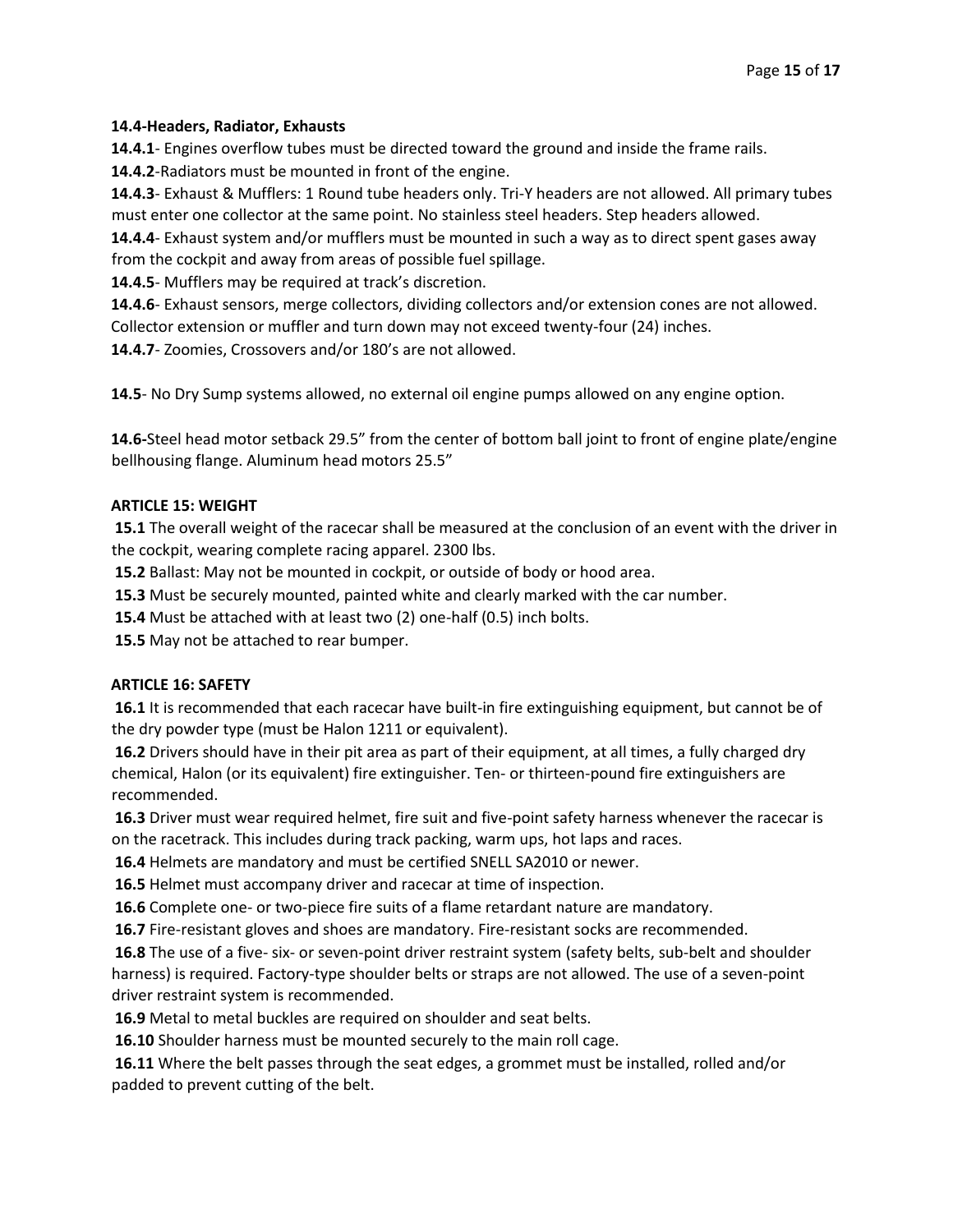**16.12** Driver restraint system must be less than three (3) years of age past the date of manufacture. It is recommended that the driver restraint system be no more than two (2) years of age past the date of manufacture.

**16.13** Full-size window net mounted in the left side driver's window opening is required. Window net mounts must be welded to the roll cage. All bars around the driver must have approved roll bar padding. Approved racing arm restraints are recommended.

**16.14** Fire-resistant safety neck collars are mandatory.

**16.15** Absolutely no plastic except from edge of firewall to body skin and inner wheel tub to body skin **16.16** No aluminum bumpers

#### **17.0 Ford Crate Rules**

Hp9009 or hp9008 head or the ford crate head, no port work no cutting / grinding below seat. valve spring 130# at seat Block can be bored to .040 over

Pistons weight and ring pac has to be the same as crate pistons 411/132 grams no custom pistons Same cam specs as crate .528 intake and exhaust duration at .050 is 226

No porting on intake 2921 edelbrock this is the same intake ford puts there # on for the crate Stock block or aftermarket block ok no lightening, recommended running main girdle with stock block Steel oil pan same configuration as crate Cast iron Oil pump in pan 3.4 stroke Crankshaft no less 46# 5.4 rods no less then 600 grams No shaft rockers no stud girdles,same as crate but can be aftermarket Timing chain no belt drive No titanium parts in/on motor

This is whats in the crate motor:

The Ford Racing D347SR7 engine has the power to win - right out of the crate. With lightweight 7MM valves, the D347SR7 features all of the latest developments and improvements from Ford Racing testing along with feedback from racers and engine builders coast to coast. These include parts to let the engine run at higher RPM for long periods without power loss. Improvements in machining minimize the power gains from blueprinting. The D347SR7 includes the following parts and machining improvements vs. the standard D347SR: 7mm lightweight intake and exhaust valves Hardened Steel Lifter pushrod cups Block honed with deck plates D347SR7 Features 347 cubic inches - 4.030" bore - 3.400" stroke BOSS 302 race block – M-6010-BOSS302 415 hp @ 6000 rpm 400 lb-ft @ 4900 rpm (with headers, and a 650 CFM Holley carburetor not included) 10:1 Compression ratio (nominal) SCAT forged crankshaft SCAT forged steel cap screw connecting rods Mahle forged pistons with floating pins Hydraulic roller camshaft M6250-F303, .528'' lift intake and exhaust, duration at .050" is 226 degrees intake and exhaust PAC 1218 ovate beehive valve springs Double roller timing chain set M-6268-A302 High-performance 7 quart rear sump circle track oil pan Ford Racing aluminum "Z" cylinder heads M-6049-Z304DA7 with 2.02" intake valves and 1.60" exhaust valves 1.65:1 ratio roller rocker arms Edelbrock Victor Jr. intake manifold M9424-D302 Edelbrock Water Pump SFI approved vibration damper • MSD billet distributor ARP Head Studs Ford Racing polished aluminum Circle Track valve covers M-6582-CT High volume oil pump Engine is sealed for circle track competition where rules allow Engine weight as equipped is 431 lbs. (includes 7 quarts of oil) Additional technical information can be found at www. fordracingparts.com/circletrack Competes directly with the GMPP "604" crate engine. Engine is internally balanced, zero balance flywheel required Depending on your application, a different timing cover, water pump, performance oil pan and pickup may be required. See installation notes Fuel pump

eccentric M-6287-B302 installed, allows use of mechanical fuel pump A standard rotation water pump is